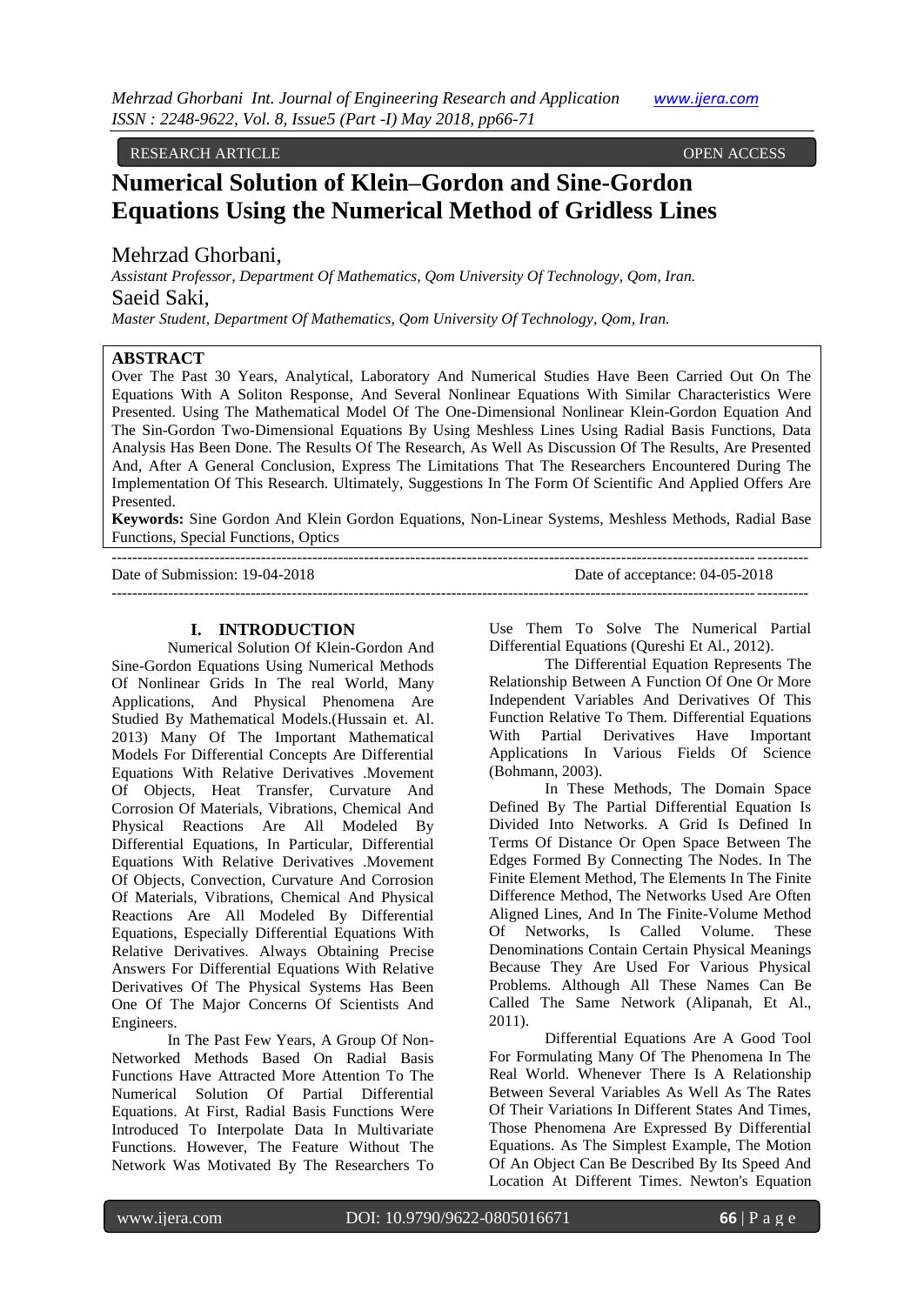Shows The Relationship Between Location, Velocity, Acceleration And Various Forces Imposed On The Object; In This Case, We Can Express The Motion Of A Body In The Domain Of Differential Equation, In Which The Place Is A Function Of Time (Hessamodini et al., 2011).

Since The Exact Solution Of Quantum Systems Plays An *Important Role In Quantum Mechanics*,  $\mathcal{I}(\mathbf{a}|\mathbf{a}\mathbf{b}) = \mathbf{A} \mathbf{a} \mathbf{b} \mathbf{b} \mathbf{b} + \mathbf{b} \mathbf{b}$  (The = Potential integral In Non-Relativisti $\frac{d}{d}$ Quantum Mechanics Are Precisely Solved And Their Energy Spectrum And Their Wave Functions Are Accurately Obtained.In  $R$ ( $\chi$  $\in$   $\mathbb{F}$ )  $\leq$   $\leq$   $\leq$   $\leq$   $\leq$   $\mathbb{F}$ )  $\mathbb{F}$  $\mathbb{F}$   $\mathbb{F}$   $\mathbb{F}$   $\leq$   $\leq$   $\leq$   $\leq$   $\leq$   $\leq$   $\leq$   $\leq$   $\leq$   $\leq$   $\leq$   $\leq$   $\leq$   $\leq$   $\leq$   $\leq$   $\leq$   $\leq$   $\leq$   $\leq$  Made To **Study Relativistic Equations And Study** Their Relativistic Effect, Among Which The Solution Of The Klein-Gordon Equation Has Been Considered As One Of These Relativistic Equations, And This Equation Is Precisely Solved For Many Potentials.Also, The Klein-Gordon Equation With Effective Mass Dependent On Location Is Considered, Taking Into Account The Different Mass Distribution Function, Using  $\text{Pifferent } \text{M}$   $\text{N}$   $\text{R}$   $\text{H}$   $\text{H}$   $\text{H}$   $\text{H}$   $\text{H}$   $\text{H}$   $\text{H}$   $\text{H}$   $\text{H}$   $\text{H}$   $\text{H}$   $\text{H}$   $\text{H}$   $\text{H}$   $\text{H}$   $\text{H}$   $\text{H}$   $\text{H}$   $\text{H}$   $\text{H}$   $\text{H}$   $\text{H}$   $\text{H}$   $\text{H$ Different Methods, For Much Potential Such As<br>Morse, Hulmen, Pöschk-Teller And Othershave Been Studied.One Of The Methods For Solving The Klein-Gordon Equation Is The Use Of Supersymmetry And Invariant Form In Non-Relativistic Quantum Mechanics (Hussain Et. Al. 2013, Panahi Et Al., 2011). j

The Sine-Gordon Equation Was First Discovered In The Nineteenth Century In The Fixed-Curvature Constant Strands And Attracted Much Attention In 1970, Which Led To The Introduction Of Soliton Responses. The Soliton Is Introduced As A Solution To The Nonlinear Wave Equation.The Sine-Gordon Equation Has Many Applications, Including The Fundamental Particle Theory, Magnetic Flux Emission In Josephson Junctions, DNA Dynamics, And Displacement In Crystals (Behrouzi Far Et Al., 2016).

In This Numerical Research, We Examine The Klein-Gordon And Sine-Gordon Equations Using The Numerical Method Of Nonlinear Methods And Compare The Obtained Results.

# **II. METHODOLOGY**

In Practice, Solving A First-Order Problem Or Boundary Value Involves Finding An Infinite Function That Applies To The Equation And The Lateral Conditions Of The Problem.

# **Approximation Of RBF**

A Discrete In Particular Derivatives Reduce The Second-Order Differential-RBF Approximation By The Second-Order Differential Equation.To Reduce The First Ordinary Differential Equation, We Use  $U_t$  (X, T) = V (X, T) Instead.

We Have The Following Equations For The System:

 $U_T = V V_T = F(X, T) - AU_{Xx} - Bu - FU^2$ By Choosing N Distinct Interpolation Points In The Domain [A,B], If RBF,  $\Psi(||X-X_j||) = \Psi_j(X)$ , Then The U  $(X, T)$  And V  $(X, T)$  Functions Are Estimated By U  $(X, T)$  And V  $(X, T)$  Respectively.

In This Equation,  $\Psi(x) = [\Psi_{j}(x)]_{n \times 1} r^{(i)} =$  $[Y_i^{(i)}(t)]_{n\times 1}$ Are Unknown.(Shen, 2009) For The Understanding Of These Unknowns, We Use The Displacement Method. To Move Point's $x_k$  We Will Have:

 $V(X_K, T) = \sum^{N} \Gamma_{J}^{2} \Psi_{J}(X_K)$ J In This Case, The Matrix Form Is As Follows:  $Ar^{(1)} = U$   $Ar^{(2)} =$  $U = [U(X_J, T)]_{N \times 1}$   $V = [V(X_J, T)]_{N}$ A  $\lfloor$ I I I I  $\int_{T} \Psi^T(X_1)$  $\Psi^{\rm T}({\rm X}_1)$ . . .  $\Psi^{\mathrm{T}}(\mathrm{X}_{\mathrm{N}})$ I I I I I  $=$  $\overline{a}$ I I I I I  $\int^{\Psi_1}(X_1)\Psi_2(X_1)$  ...  $\Psi_3(X_1)$  $\Psi_1(X_1)\Psi_2(X_1)$  ...  $\Psi_3(X_1)$ . . .  $\Psi_1(X_1)\Psi_2(X_1)$  ...  $\Psi_3(X_1)$  $\overline{\phantom{a}}$  $\overline{\phantom{a}}$  $\overline{\phantom{a}}$  $\overline{\phantom{a}}$  $\overline{\phantom{a}}$  $\overline{\phantom{a}}$  $U(X,T) = \Psi^{T}(X)A^{-1}U = N(X)U$  $V(X, T) = \psi^{T}(x)A^{-1}\psi = N(X)\psi$ 

 $N(X) = \Psi^{T} \Psi^{T}(X) A^{-1}$ We Use The Approximation Of Rbfs In The Equation. (Hardy 1971) The Second Derivative Of The Differential Equation And The ODES Device Are Obtained From Equations (1) And (11) (Lancaster Et. Al. 1981, Platte, Driscoll 2006).  $U_{\text{Tt}} + Au_{\text{XX}} + Bu + \Gamma u^2 = F(X, T)$  $D^2$  $\frac{d^2U}{dt^2} = F(T) - AN_{\text{xx}}U - Bu - FU^2$ D D

# **III. DISCUSSION**

Klein-Gordon's Equation Plays An Important Role In Many Applications Of Mathematical Physics Such As Solid State Physics, Nonlinear Optics, And Quantum Field Theory. In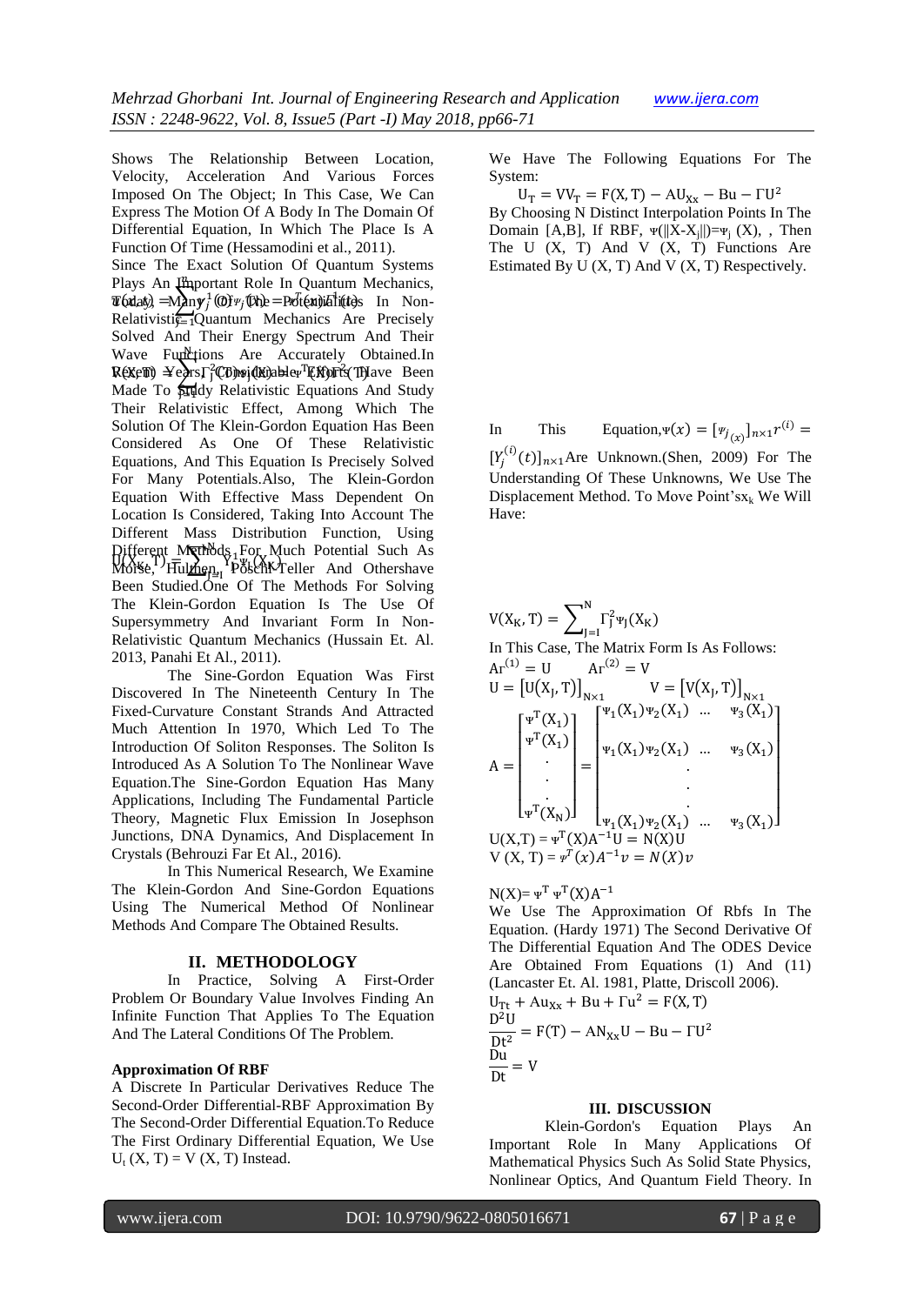This Study, We Consider A High-Precision Numerical Solution To A Non-Linear One-Dimensional Klein-Gordon Equation That Has The General Form:

$$
\frac{\partial^2 u}{\partial t^2} + \alpha \frac{\partial^2 u}{\partial x^2} + g(u), a \le x \le b, 0 \le t \le T
$$

U (A, T) =  $P_1(T)$ , U(B, T) =  $P_2$  $(1)$ ,  $0 \le T \le T$ 

# **Operational Matrix Derivative And Integral**

First, We Make The Necessary Preparations. A Number Of Chebyshev's I Degree Terms In The Definition Are Given By The Following Formula:

 $T_1(X) = \text{Cos } (I \text{ Cos}^{-1}(X)), \quad I = 0, 1, 2, \dots$ 

Where X Is In The Network Points gauss-Chebyshev-Lobatto (GCL)Will Be Evaluated, Clustered Through The Endpoints. Suppose That The Chebyshev Series Is Shortened From UX (X) And U (X) As Follows:

$$
U_x(X) \cong \sum_{i=0}^{N-3} a_i T_i(x), \quad u_x(x) \cong \cong
$$

 $\sum_{i=0}^{N-3} b_i T_i(x)$ 

Where The Coefficients Are Obtained Using The Fourier Series Transform (FFT), Using The O (N Log N) Operation. (Churchill Ruel, 1954)

$$
\int^x T_0(y) dy = T_1(x)
$$
  

$$
\int^x T_1(y) dy = \frac{1}{4} T_2(x) + \frac{1}{4} T_0(x),
$$
  

$$
\tilde{U}_x = \int^x T_1(y) dy = \frac{T_{i+1} + (x)}{2(i+1)} - \frac{T_{i-1} - (x)}{2(i-1)}, i
$$
  

$$
\ge 2
$$
  

$$
\tilde{U}_x = H_0 \tilde{U}, \quad \tilde{U} = H_1 \tilde{U},
$$

Where  $H_0$  And  $H_1$  Are Integral Characteristic Matrices Of N-2 \* N-1 Dimension And Are

Presented In The Following Way.

\n
$$
H_0 = \begin{pmatrix} 0 & 1 & 0 & \dots & 0 \\ \vdots & 0 & 1 & \dots & \vdots \\ \vdots & \vdots & \ddots & 0 & \vdots \\ 0 & 0 & \dots & 0 & 1 \end{pmatrix},
$$
\n
$$
H_1 = \begin{pmatrix} 1 & 0 & 0 & & & & & & \\ 0 & 0 & \dots & 0 & 1 & & & \\ & \ddots & \ddots & \ddots & \ddots & & & \\ & \ddots & \ddots & \ddots & \ddots & & \\ & \ddots & \ddots & \ddots & \ddots & \\ & \ddots & \ddots & \ddots & \ddots & \\ & \ddots & \ddots & \ddots & \ddots & \\ & \ddots & \ddots & \ddots & \ddots & \\ & \ddots & \ddots & \ddots & \ddots & \\ & \ddots & \ddots & \ddots & \ddots & \\ & \ddots & \ddots & \ddots & \ddots & \\ & \ddots & \ddots & \ddots & \ddots & \\ & \ddot{Q}_N - 4) & \ddot{Q}_N - 4) & \ddot{Q}_N - 4 \end{pmatrix}.
$$

|  | 2 | $_{0}$         | 6        | $\mathbf{0}$   | 10                                                 | $\Omega$      |  |
|--|---|----------------|----------|----------------|----------------------------------------------------|---------------|--|
|  |   | $\overline{4}$ |          |                | $0 \quad 8 \quad 0$                                | 12            |  |
|  |   | 0              | 6        | $\overline{0}$ | 10                                                 | $\Omega$      |  |
|  |   |                | $\Omega$ | 8              | $\mathbf{0}$                                       | 12            |  |
|  |   |                |          | $\Omega$       |                                                    | $10 \quad 0$  |  |
|  |   |                |          |                |                                                    | $0 \t 12 \t $ |  |
|  |   |                |          |                |                                                    |               |  |
|  |   |                |          |                |                                                    |               |  |
|  |   |                |          |                | $u_{xx}(x) \cong [T_0(x),,T_{N-3}(x)]D_1 \hat{U},$ |               |  |
|  |   |                |          |                | $u_x(x) \cong [T_0(x),,T_{N-3}(x)]H_0 \hat{U},$    |               |  |
|  |   |                |          |                | $u(x) \cong [T_0(x),,T_{N-3}(x)]H_1 \hat{U},$      |               |  |

CTMMID Is The Complete Implementation Of The Methodology

$$
u_{tt}^{n+1} + \alpha u_{xx}^{n+1} + \beta u_{xx}^{n+1} = f(x, t) - \gamma (u^n)^k
$$
  

$$
u_{xt}(x, t) \approx \sum_{i=0}^{N-3} \sum_{j=0}^{M-3} a a_{i,j} T_i(x) T_j(t)
$$
  

$$
= \left[ T_0(x), \dots, T_{N-3}(x) \right] H_0 \widetilde{U} (H_0)^T \times
$$
  

$$
[T_0(t), \dots, T_{M-3}(t)]^T
$$

And It's In The Form Below, M-1 In N-1 In The Matrix 
$$
\tilde{U}
$$
 That

 $bbo, o$  $ba_{0,0}$  $ba_{0.1}$  ... ...  $ba_{0.M-3}$  $aa_{0,0}$  $ab0.0$  $aa_{0,0}$  ...  $aa_{0,M-3}$  $ab1,0$  $aa_{1,0}$  $aa_{1,1}$  ...  $aa_{1,M-3}$  $aa_{2,0}$  $ab2.0$  $aa_{2,1}$  .  $aa_{2,M-3}$  $[a_{N-3,0}$   $aa_{N-3,0}$   $aa_{N-3,1}$  ... ...  $a_{N-3,m-3}$ .

$$
u(x,t) \cong \sum_{i=0}^{N-3} \sum_{j=0}^{M-3} b b_{i,j} T_i(x) T_j(t)
$$

$$
T_0(x),..., T_{N-3}(x)] H_1 \tilde{U} (H_1)^T \times
$$
  
\n
$$
T_0(t),..., T_{M-3}(t)]^T
$$
  
\n
$$
u_t(x,t) \approx \sum_{i=0}^{N-3} \sum_{j=0}^{M-3} b a_{i,j} T_i(x) T_j(t)
$$
  
\n
$$
[T_0(x),..., T_{N-3}(x)] H_1 \tilde{U} (H_0)^T
$$
  
\n
$$
\times [T_0(t),..., T_{M-3}(t)]^T
$$
  
\n
$$
U_{xx}(x,t),..., [T_0(x) T_{N-3}(x)] D_1 \tilde{U} (H_1)^T
$$
  
\n
$$
\times [T_0(T),..., T_{N-3}(T)]^T
$$
  
\n
$$
U_{tt}(x,t),..., [T_0(x) T_{N-3}(x)] H_1 \tilde{U} (D_1)^T
$$
  
\n
$$
\times [T_0(t),..., T_{M-3}(t)]^T
$$

Which Specifies:  $F^{n}(X,T) = F(X,T) - \gamma (u^{n})^{k}$  $F^{N}(X,T) \cong \sum_{i=0}^{N-3} \sum_{j=0}^{M-3} F_{i,j}^{n} T_{i}(x) T_{j}(t)$ 

We First Describe The Same As The First One:  
\n
$$
p^{b_0}(t) = 1 / 2(\frac{\partial p_2(t)}{\partial t} + \frac{\partial p_1(t)}{\partial t}),
$$
\n
$$
p^{a_0}(t) = 1 / 2(\frac{\partial p_2(t)}{\partial t} - \frac{\partial p_1(t)}{\partial t}),
$$

=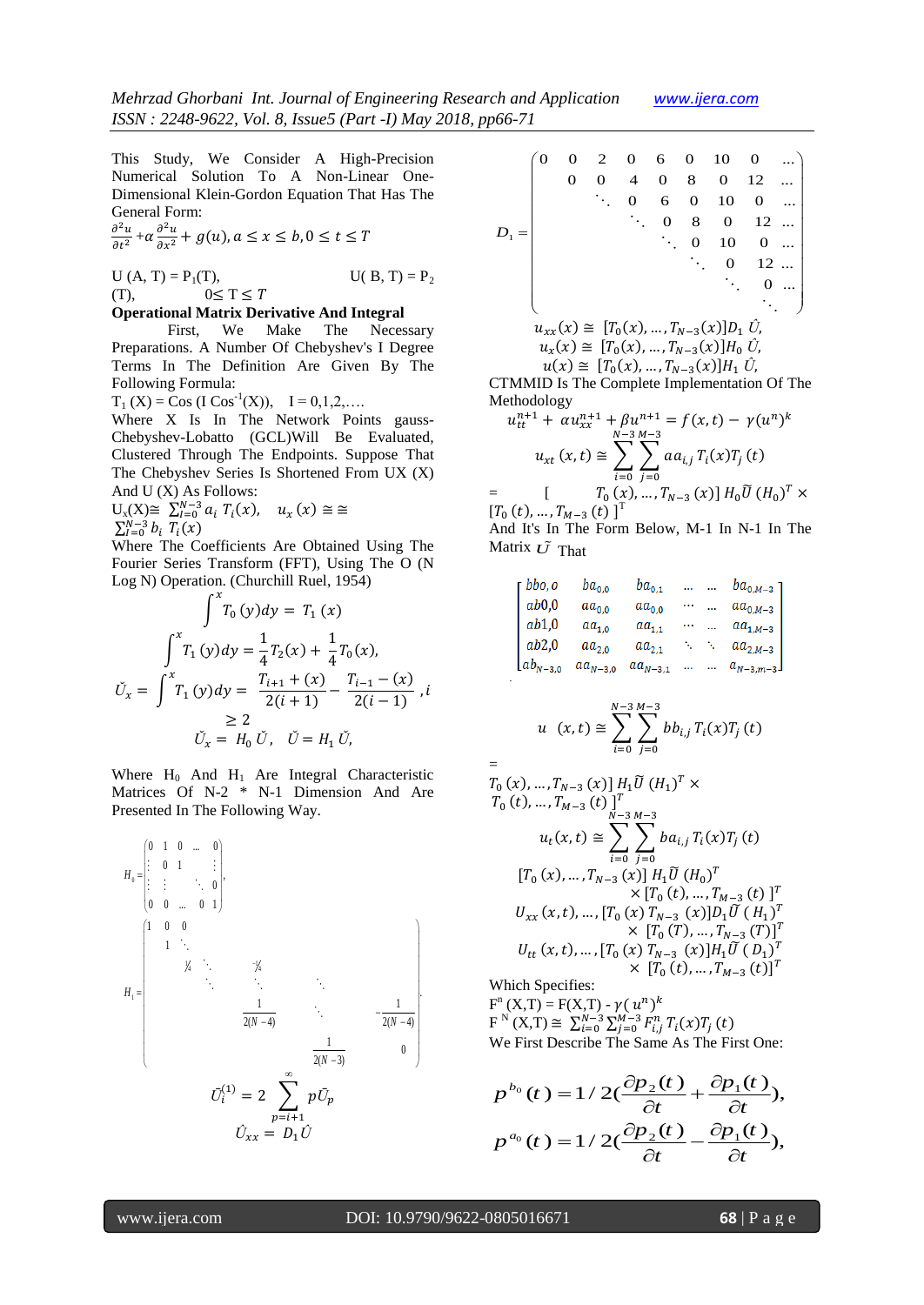And The Matrix  $\tilde{U}_{12}$ ,  $\tilde{U}_{22}$  Equations Are Obtained By The Following Form:

 $\hat{U}_{12} = \begin{bmatrix} Q \\ Q \end{bmatrix}$  $\left[ \begin{matrix} Q_2 \ Q_1 \end{matrix} \right] \widehat{U}_{22} + \left[ \begin{array}{cc} \widetilde{P} & b_0 \end{array} , \widetilde{P} \, a_0 \ \right]^T$ 

Using The Equations Given Below For The Functions (T) $p^{a0}$  and (t) $p^{b}$ 

$$
\widetilde{P} b_0 = [p_i^{b_0}]_{i=1}^{M-3}
$$
  

$$
\widetilde{P} a_0 = [p_i^{a_0}]_{i=1}^{M-3}
$$

Thus:

 $Vec(\hat{U}_{12}) = W_{12}V_{ec}(\hat{U}_{22}) + g_{12}$ Having The Following Values And Characteristic Matrix In The Form Below

$$
W_{12} = I_{M-1} \times \begin{bmatrix} Q_2 \\ Q_1 \end{bmatrix}
$$
  
\n
$$
G_{12} = \text{Vec} \left( \begin{bmatrix} \tilde{P} b_0, \tilde{P} a_0 \end{bmatrix} \right)^T
$$
  
\nThe Next Variable Of The Proposed Equation Is:  
\n
$$
\theta^{b0} \quad (x) = \varphi_2(x) + \varphi_1(x), \theta^{a0}(x)
$$

Then We Have:

$$
Vec \quad (\hat{U}_{12}) = W_{21}Vec \quad (\hat{U}_{22}) + g_{21}
$$
  
\n
$$
g_{21} = V_{ec} \left( [\tilde{\theta}_x^{b0}, \tilde{\theta}_x^{a0}] \right)
$$
  
\n
$$
\tilde{\theta}_x^{b0} = [\tilde{\theta}_x^{b0}, 1]_{i=1}^{N-3}
$$

 $\tilde{\theta}_x^{a0} = \begin{bmatrix} \tilde{\theta}_x^a \end{bmatrix}$ ,  $\prod_{i=1}^{k}$ 

In This Case, We Will Have:  $Vec$  ( $U_{11}$ ) =  $W_{11}V$  ec ( $U_{12}$ ) +

Where In:

$$
W_{11} = \begin{bmatrix} Q_4 \\ Q_3 \end{bmatrix} \times I_2
$$
  
\n
$$
\overline{g_{11}} = V \ e c \begin{bmatrix} \phi_0^{bo} & \phi_0^{ao} \\ \phi_{x,0}^{bo} & \phi_{x,0}^{ao} \end{bmatrix}
$$

Description Of CTMMID-DDM

The Second Method For Spacing Large Space Is As Follows.

Two Sub-Domains:

A Simple Domain Parsing For A Rectangular Domain Is Shown In Figure 1 (Block 1),Which Includes Two Non-Overlapping subdomain s and An

interface  $\Gamma^{ib}$  . We Will Convert Each Subset To  $[-1, 1]^T$ , And Introduce It As  $\Omega_m$ ,  $m = 1, 2$ . The Klein Gordon Universal Equation (3.1) Is Then Converted Into Two Subsets:



**Figure 1** Two Sub-Domains And A Time Block For A One-Dimensional Problem

According To The Initial Conditions:  $u^m(x, -1) = h^{m,d}(x), u_t^m(x, -1) = h^{m,d}(x)$ By Establishing The Following Equations:  $u^m(x, -1) = h^{m,d}(x), u_t^m(x, -1) = h^{m,d}(x)$  $h^{m,d} = \theta_1^m(x), h_t^{m,d}(x) = \theta_2^m(x)$ The Permitted Boundary Conditions Will Be As Follows.  $u^1(-1, t) = p_1(t)$ ,  $l^2(1,t) = p_2(t)$  $ux^1(-1,t) = s_1(t)$ ,  $S_x^2(1,t) = S_2(t)$ And Boundary Conditions:

 $u^1|r^{ib} = u^2|r^i$ 

Similar To Equation (3.7), Each Optional Subset In The Matrix Is As Follows:

$$
D_1 \times H_1 + \alpha^m H_1 \times \beta^m H_1) \, Vec \left( \widetilde{U}^{m,n+1} \right) = \, Vec \left( \widetilde{F}^{M,N} \right)
$$

Border Reduction Technique

To Simplify The Markup, We Delete Them Mark In The U<sup>m</sup> Mark And Understand That The Following Statements Are In Each Subset  $\Omega_{\rm m}$ 

#### **IV. CONCLUSION**

In Connection With The analysis Of The Stability And Convergence Of The Proposed Marching Method In equations, We Study The Following Theorems.

Theorem: It Is Proposed For Marching Method In Constant Equations, For Example, A, In Such A Way That

 $\mathbf{M}\mathbf{a}\mathbf{x}$  =  $\{|U_0|, |Q_0|, |W_0|\} \ll \text{Max}\{|u_M|, |Q_M|, |W_M|\}$ 

Proof: Suppose  $M_s = max_{t \in [0,1]} \{s(t)\}$  A

 $\text{Max}|\Delta| - \infty = \text{Min}(\delta_i, \dot{\delta}_i)$ 

 $K_s = max_{t \in [0,1]} \{s(t)\}$  From Theorem 3 Of [7] We Will Have:

$$
|D_t(Q_{i,n})| \leq \frac{C}{|\delta_{-\infty}|} |Q_{i,n}|
$$

Where C Is A Positive Constant, We Will Have:

$$
|W_{i-1,n}| \le \left(1 + h \frac{C}{|\delta_{-\infty}|}\right) \text{Max}\{|Q_{i,n}|, |W_{i,n}|\}
$$
  
Q. We Will How:

Also, We Will Have:

$$
|U_{i-1,n}| \le (1+h) \operatorname{Max} \{|U_{i,n}|, |Q_{i,n}|\}|Q_{i-1,n}| \le |Q_{i,n}| + h(M_s^2|W_{i,n}| + M_s K_s|Q_{i,n}| +\le (1 + (1 + M_s^2 + M_s K_s) \operatorname{Max} \{|Q_{i,n}|, |W_{i,n}|, M_f\}C_\delta = \operatorname{Max} \{1, 1 + M_s^2 + M_s K_s, \frac{C}{|\delta|_{-\infty}}\}
$$

In This Case, We Will Come To The Conclusions:  $\text{Max}\{|u_{i-1}|, |Q_{i-1}|, |W_{i-1}|\}$ 

 $\leq (1 + hC_{\delta})$  Max $\{|u_i|, |Q_i|, |W_i|\}$ With M Times Repetition Of The Last Equation, We Will Have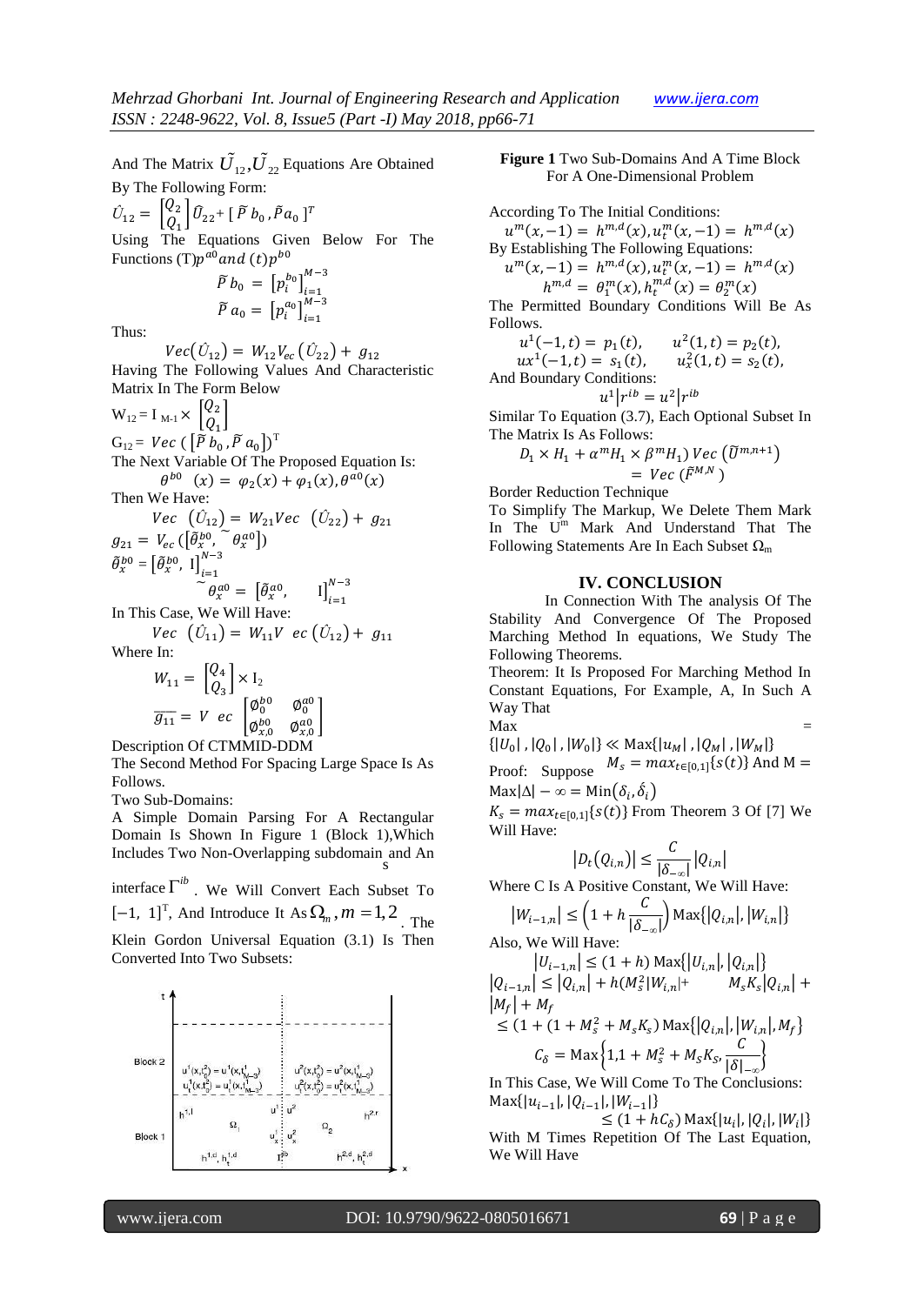$$
Max\{|u_0|, |Q_0|, |W_0|\}\n\leq (1+ hC_\delta)^M Max\{|u_M|, |Q_M|, |W_M|\}\nThis Concludes:
$$

 $\text{Max}\{|u_0|, |Q_0|, |W_0|\}$ 

$$
\leq \text{Exp}(\mathcal{C}_{\delta}) \text{Max}\{|u_M|, |Q_M|, |W_M|\}
$$

By Puttinga=  $Exp(C_{\delta})$ , The Proof Ends.

Theorm2: It Is Proposed For Marching Method, For The  $\delta$  Constant, When H And stends To Zero, Themollified Response Responds To The Points Of **Interest.** 

Proof: From The Definitions Of The Discrete Error Function, We Will Have:

$$
\nabla u_{i,n} = u_{i,n} - \nu(ih,nk), \nabla Q_{i,n}
$$
  
=  $Q_{i,n} - \nu_x(ih,nk), \nabla w_{i,n}$   
=  $w_{i,n} - \nu_t(ih,nk)$ 

We Will Use The Taylor Series:

$$
v((I-1)H,Nk) = v(ih,nk) - hv_x(ih,nk)
$$
  
+ o(h<sup>2</sup>)  
+ o(h<sup>2</sup>)  

$$
v_x((I-1)H,Nk) = v_x(ih,nk)
$$
  
- h[(s(nk))<sup>2</sup> v<sub>t</sub>(ih,nk)  
- s(nk)(ih)s<sub>t</sub>(nk)  

$$
v_x(ih.nk) + o(h2)
$$
  

$$
v_x((I-1)H,Nk) = v_t(lh,Nk)
$$
  
- H( $\frac{d}{dt}$ ) v<sub>x</sub>(lh,Nk) + O(h<sup>2</sup>)  
On The Other Hand, We Will Have  

$$
\nabla u_{i-1,n} = \nabla u_{i,n} + (u_{i-1,n} - u_{i,n})
$$
  
-  $(v((I-1)H,Nk) - v(lh,Nk))$   
=  $\nabla u_{i,n} - h\nabla Q_{i,n} + O(h2)$   

$$
\nabla Q_{i-1,n} = \nabla Q_{i,n} + (Q_{i-1,n} - Q_{i,n})
$$
  
-  $(v_x((I-1)H,Nk))$   
-  $v_x(lh,Nk)$ )  
-  $v_x(lh,Nk)$   
-  $v_x(lh,Nk)$   
-  $(s(nk))(ih)s_t(nk)\nabla Q_{i,n}$ 

$$
+ O(h2)
$$
  
\n
$$
\nabla w_{i-1,n} = \nabla w_{i,n} + (w_{i-1,n} - w_{i-n})
$$
  
\n
$$
- (v_t((i-1)h,nk))
$$
  
\n
$$
- v_t(ih,nk))
$$

$$
= \nabla W_{i,n} - h \left( D_t (J_{\nabla i} Q_{i,n}) - v_t (ih, nk) \right) + o(h^2)
$$
  
\n
$$
|\nabla u_{i+1,n}| \leq ||\nabla u_{i,n} + h |\nabla Q_{i,n}| + o(h^2)
$$
  
\n
$$
|\nabla Q_{i+1,n}| \leq ||\nabla Q_{i,n} + h (M_s^2 |\nabla w_{i,n}| + M_s K_s |\nabla Q_{i,n}| o(h^2)
$$

 $|\nabla w_{i+1,n}| \leq |(|\nabla W_{-}(I,N)| + H(C \, (\nabla Q_{-}(I,N))/|\Delta| \, (\infty))$ +Cδ K^2 )| $o(h^2)$ Suppose:

$$
\nabla_i = MAX\{|\nabla U_{i,n}|, |\nabla W_{i,n}|, |\nabla Q_{i,n}|\}
$$

$$
C_0 = \text{Max}\left\{1, M_s^2 + M_S K_{S}, \frac{C}{|\delta|_{-\infty}}\right\},\
$$

$$
C_1 = \frac{CK}{|\delta|_{-\infty}} + C_\delta K^2
$$

In This Case, We Will Have:

After The L We Will Have:

$$
\nabla_L \le \text{Exp}(\mathcal{C}_0) \left( \nabla_M + \mathcal{C}_1 \right)
$$

According To The Below Equations, We See That When

 $\mathcal{E}$ , H, K Tends To Zero, In This Case,  $\nabla_M$  And  $C_1$ Tend To Zero, As A Result  $\nabla_M + C_1$ And Also $\nabla_0$ Tends To Zero.

$$
\left|\nabla u_{M,n}\right| \le c(\varepsilon + k)
$$

$$
\left|\nabla Q_{M,n}\right| \le c(\varepsilon + k)
$$

$$
\left|\nabla W_{M,n}\right| \le c\delta_M(\varepsilon + k) + C_\delta K^2
$$

By Using The Mathematical Model Of Klein Gordon's Nonlinear One- Dimensional Equation And Two- Dimensional Sine-Gordon Equation, The Data Analysis Was Performed Using Radial Basis Functions. The Results Of The Research And After A General Conclusion, As Well As The Discussion Of The Results, Express The Limitations That The Researcher Encountered During The Implementation Of This Research. Finally, Suggestions Are Presented In The Form Of Scientific And Practical Proposals.

#### **REFERENCES**

- [1] Behruzifar, Mahmoud, Alipour, Mohsen, Hassanpour, Maryam. 2016. Application Of The Legendre Fraction Functions In The Numerical Analysis Of The Sine Gordon Equation. Government - Ministry Of Science, Research, Technology - Industrial University (Noushirani) Babol - Faculty Of Basic Sciences
- [2] Panahi, Hussein, Saberhaghparvar, Sepideh. 2011 Klein-Gordon Algebraic Study. Ministry Of Science, Research,And Technology – The university Of Guilan - Faculty Of Basic Sciences
- [3] Churchill, Ruel, Operational Mathematics, Mcgraw Hill, 1954.
- [4] Lancaster P., Salkauskas K., Surfaces Generated By Moving Least Squares Methods, Mathematics Of Computation, Vol. 37, No. 155, 1981.
- [5] Hesamoddini, Ismail, Mehdi Pour, Mohammad Javad, Haddad Behbahani, Vahid. 2011 Analytical-Approximation Findings Of The Klein-Gordon Equation. Ministry Of Science, Research, And Technology - Shiraz University Of Technology - Faculty Of Basic Sciences
- [6] Hussain A., Haq S., Uddin M., Numerical Solution Of Klein Gordon And Sine Gordon Equations By Meshless Method Of Lines,